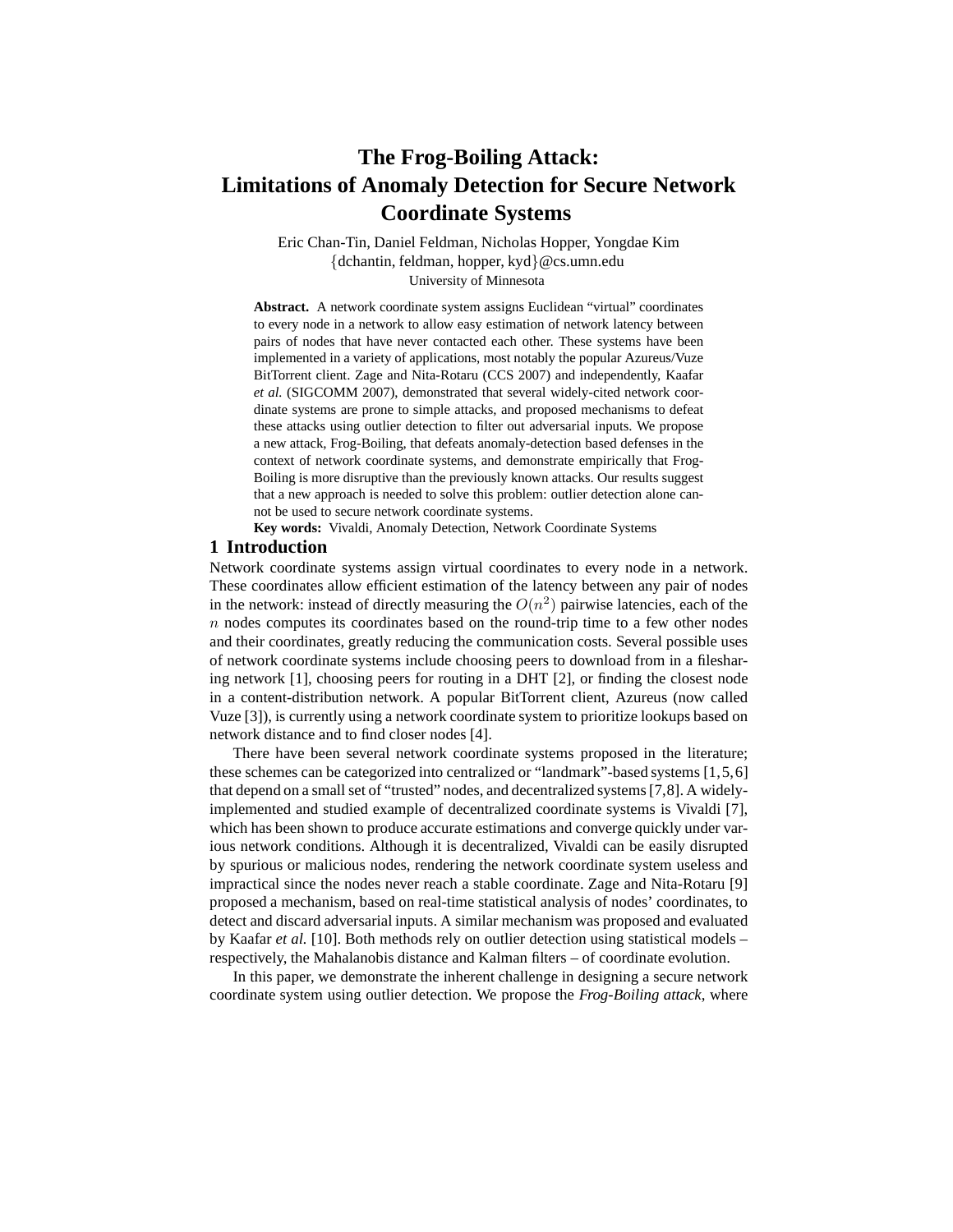# 2 E. Chan-Tin, D. Feldman, N. Hopper, Y. Kim

an adversary disrupts the network while consistently operating within the threshold of outlier detection. This is analogous to the popular account that a frog put in hot water will quickly jump out but a frog placed in cold water that is gradually brought to a boil will not notice the change and boil to death. The adversary sends "smallstep" fake updates (fake RTTs or self-reported error or coordinate)  $1$  to nodes in the network. The "step" is small enough that it does not trigger the anomaly detection but the nodes attacked are still affected. Thus, the coordinates of the nodes in the attacked network quickly become very different from the coordinates of the same nodes in the original network. The effectiveness of the attack can also be significantly increased when conducted in conjunction with a *Sybil* attack.

We implement, and empirically evaluate, three variants of the Frog-Boiling attack to demonstrate its effectiveness against outlier-detection based defenses. All three attacks rely on a simple concept: lying can be harmful but telling consistent, believable lies is even more harmful. Our evaluation on a PlanetLab deployment of Vivaldi shows that even the basic frog-boiling attack is *more disruptive* against the security mechanism proposed in [9] than the attacks they defend against. In particular, with only 5% of attackers in the network, Frog-boiling causes a median relative error of 0.28 after two hours and 0.57 after 14. The same network with no attackers has a median relative error of 0.11, and under Zage and Nita-Rotaru's "random" attack, the insecure coordinate scheme has a maximum median relative error of 0.22, even when the fraction of attackers is above 10%. Thus the outlier detection mechanism is completely ineffective against frog-boiling. We note that while the step size of the attack is small – nodes are pushed "little by little" – the result of the attack is neither slow nor small, resulting in similar errors just as quickly as previously known attacks but causing greater damage over time. See Section 5.3 for more details.

While similar attacks on outlier detection mechanisms appear in the literature (including [12, 13]), to our knowledge we are the first to demonstrate the effectiveness of frog-boiling in the context of network coordinate systems. Furthermore, we demonstrate that the attacks are *more disruptive* than previous work and are completely unmitigated by the existing approaches to securing network coordinate systems. These results suggest that new approaches and/or stronger assumptions are needed to construct secure network coordinate systems.

The remainder of the paper is organized as follows. We give a brief background on network coordinate systems, existing attacks, and the outlier detection mechanisms in Section 2. A detailed description of the attacks outlined above is given in Section 3. The evaluations of our experiments on a wide area network are shown in Section 4 and Section 5. Finally, we conclude in Section 6.

# **2 Background**

# **2.1 Network Coordinate Systems**

The first network coordinate systems developed were centralized – trusted infrastructure nodes compute coordinates for all other nodes. Centralized systems typically require a

 $1$  This is possible since updates are usually done via the application level, and an adversary can easily delay or hasten [11] replies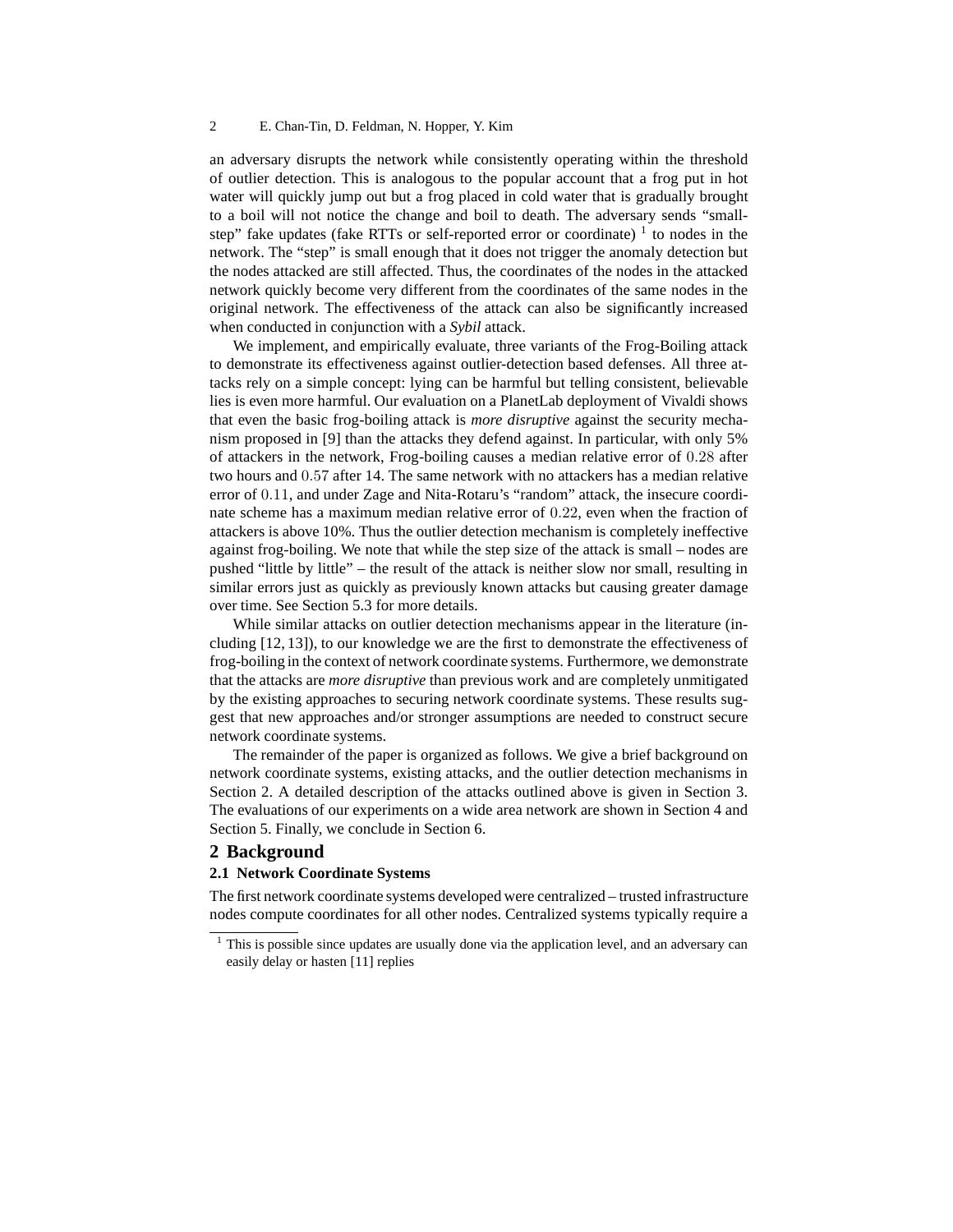significant fraction of all network nodes to act as trusted servers, which is not possible for large networks. Centralized network coordinate systems include IDMaps [6], GNP [1] and NPS [5].

To improve the ease of deployment of network coordinate systems, decentralized network coordinate systems were introduced. A decentralized network coordinate system has no infrastructure nodes. Instead, normal nodes pick peers out of the set of all nodes, and compute their own coordinates with respect to those peers only. Finding potential peers is delegated to the underlying network. Decentralized network coordinate systems are attractive for P2P applications, since they can be deployed alongside the client software. Moreover, decentralized network coordinate systems are scalable as there are no centralized servers which could become overloaded.

**Vivaldi** Vivaldi [7] is a decentralized network coordinate system. It is based on a spring model. Its behavior is analogous to a physical model made of springs and balls, in which each ball represents a network node and the spring connecting any two balls is longer when the latency between those nodes is larger. Over time, such a model reaches a stable equilibrium. A Vivaldi node begins by selecting an arbitrary set of peers, and sets its initial coordinate to the origin. It then begins an iterative algorithm that pulls it closer to peers with lower latencies, and pushes it away from peers with higher latencies. After many iterations, the coordinate system reaches an equilibrium, and subsequent changes are due only to the changing latency between nodes. Each node will pick 64 other nodes in its reference set – 32 nodes are "close" and 32 nodes are "far". On each iteration, a Vivaldi node sends a probe packet (which could be piggybacked on top of application-level messages) to each of its peers. It receives a response to each probe packet containing the peer's current coordinate and self-reported error estimate (can also be piggybacked on top of application-level messages), and learns its latency to that peer from the RTT of the transaction. It then computes a new position that is closer to the peer if the estimated latency is too large, and farther from the peer if the estimated latency is too small. Vivaldi's coordinate system is *n*-dimensional. It was shown in [7] that 2 dimensions plus height work well for most cases. Moreover, Vivaldi boasts a low convergence time, a low reported error, and an accurate mapping of the virtual coordinate network. Vivaldi also deals well with *churn* – the constant change in membership of a P2P network due to its public nature – because of its low convergence time. However, Vivaldi was not designed for an adversarial environment and it is simple for an attacker to disrupt the whole network.

**Pyxida** Pyxida [14] implements a virtual coordinate network. It is being used in both academia and commercially – to track the coordinates of all the PlanetLab [15] nodes; in the Azureus [3] BitTorrent client; and to study selfish neighbor selection in P2P networks [16]. It is designed to work on a P2P network and implements the Vivaldi algorithm. Pyxida coordinates use 4 dimensions plus height. Moreover, it is open-source, enabling easy modification to implement the countermeasures and attacks. We used Pyxida in our experiments since it implements the Vivaldi algorithm, provides a stable network coordinate system, and has been used in a large-scale deployment [17]. A detailed description of Pyxida is given in [18].

#### **2.2 Existing Attacks**

Several attacks have been proposed [9,10,19]. They are the *Disorder attack*, *Repulsion attack*, *Colluding Isolation attack*, *Inflation/Deflation attack*, and the *Oscillation attack*.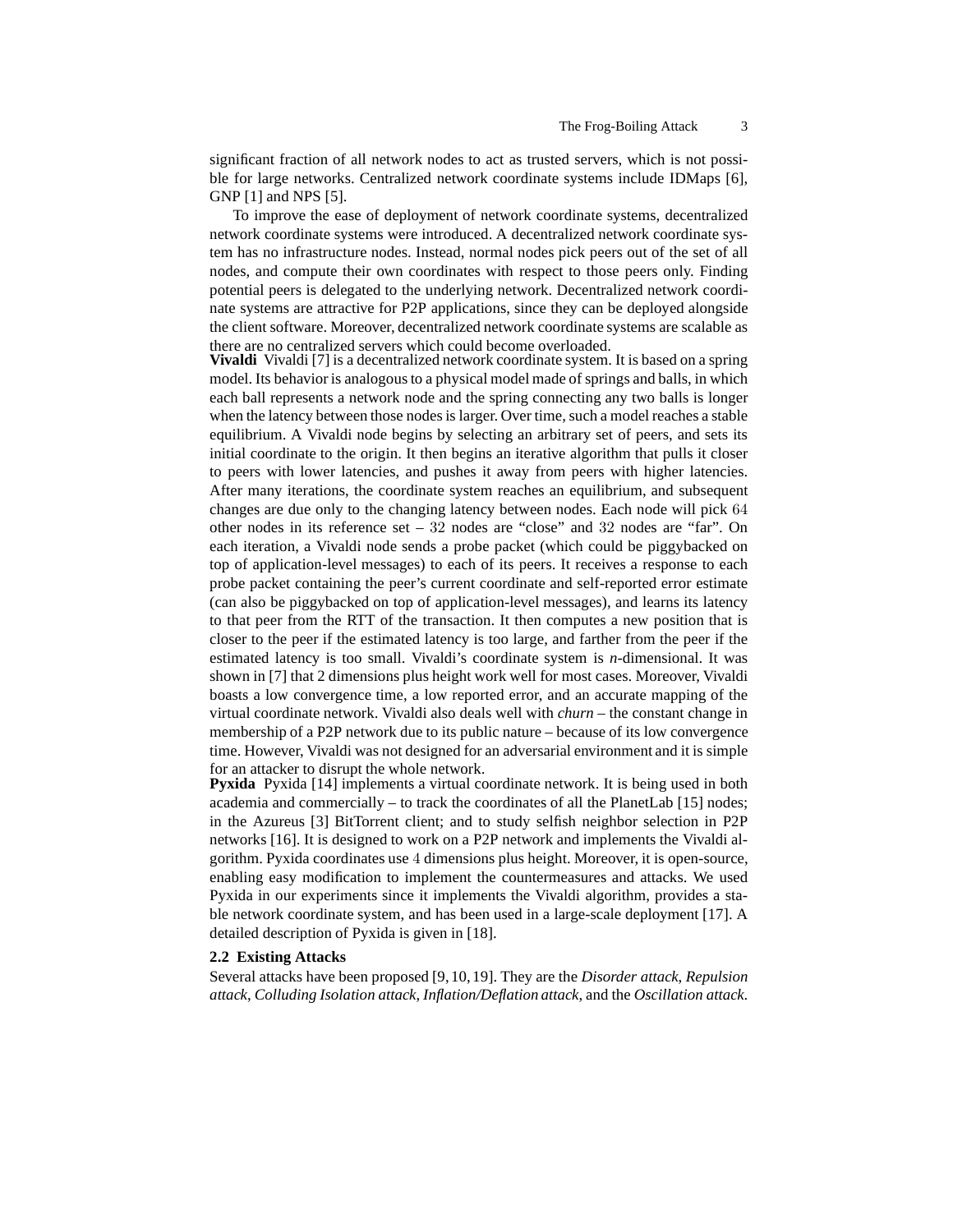The Repulsion and Colluding Isolation attacker sends the same coordinates each time in an attempt to move the victim nodes to some coordinate space. The other attacks consist of the attacker reporting random coordinates and a low error. The reader is referred to those papers for a more detailed description of the attacks.

## **2.3 Countermeasures**

Several mechanisms, based on outlier detection, have recently been proposed to secure network coordinate systems.

**Kalman Filter**. Kaafar *et al.* [10] propose to implement a Kalman filter [20] to detect outlier hosts in the network, that is, hosts that are lying or behaving strangely. The Kalman filter works by comparing the previous trajectory of a node's coordinates with its coordinates after an update. If the distance between the expected coordinates and the update is larger than the threshold for the Kalman filter, then the update is rejected. The authors estimate that in order to resist the disorder attack, about 10% of the network must be trusted "surveyor" nodes.

**Mahalanobis Distance.** Zage *et al.* [9] proposed a countermeasure that uses two statistical filters to ignore peers that report unusually large or rapidly changing coordinates. The first filter is called the *spatial filter*, while the second is called the *temporal filter*. Each node applies both filters to incoming data from its peers, and discards data that do not pass both filters. The Mahalanobis outlier detection function used by the spatial filter determines if the new spatial vector falls inside an ellipsoid defined by previouslyseen vectors. The temporal filter looks at the change in the last iteration. Since the data set is much larger, a constant-time and constant-space but slightly less accurate variant of the Mahalanobis function is used for this filter. Since the cost of a false positive is small, nodes can afford to set their thresholds very low. However, if the thresholds are too low, nodes will only accept data points that fit into a small range, leading to inaccurate coordinates. To our knowledge, the correct choice of thresholds to maximize security vs correctness has not been studied. When a peer's data fails either the spatial or temporal filter, there are two consequences. First, that peer's data is not used to update the node's current coordinate. Second, that peer's data is not used as history for the filters in the next iteration. However, there is no permanent blacklist of nodes which failed the filters. For a more detailed description, see [9].

In this paper, we attack Pyxida with Mahalanobis distance-based outlier detection. However, because the Kalman filter approach also features a threshold region in which updates will be accepted (and incorporated into the filter) we do not expect the Kalman filter to offer any significant defense against frog-boliing.

# **3 Proposed Attacks**

Recall that the ellipsoid used to determine whether a new data point falls within acceptable bounds has axes with lengths that are multiples of the variances of the variables used in each filter. New data points are accepted if they fall inside this ellipsoid, and rejected otherwise. This mechanism correctly identifies a small number of spurious nodes that return random coordinates with low error. Since correctly operating nodes are unlikely to change coordinates much faster than average while still reporting low error, nodes that do so must be spurious.

However, an intelligent adversary can send "random" data points that still fall inside the Mahalanobis ellipsoid. Thus, the data points will be accepted although they are

<sup>4</sup> E. Chan-Tin, D. Feldman, N. Hopper, Y. Kim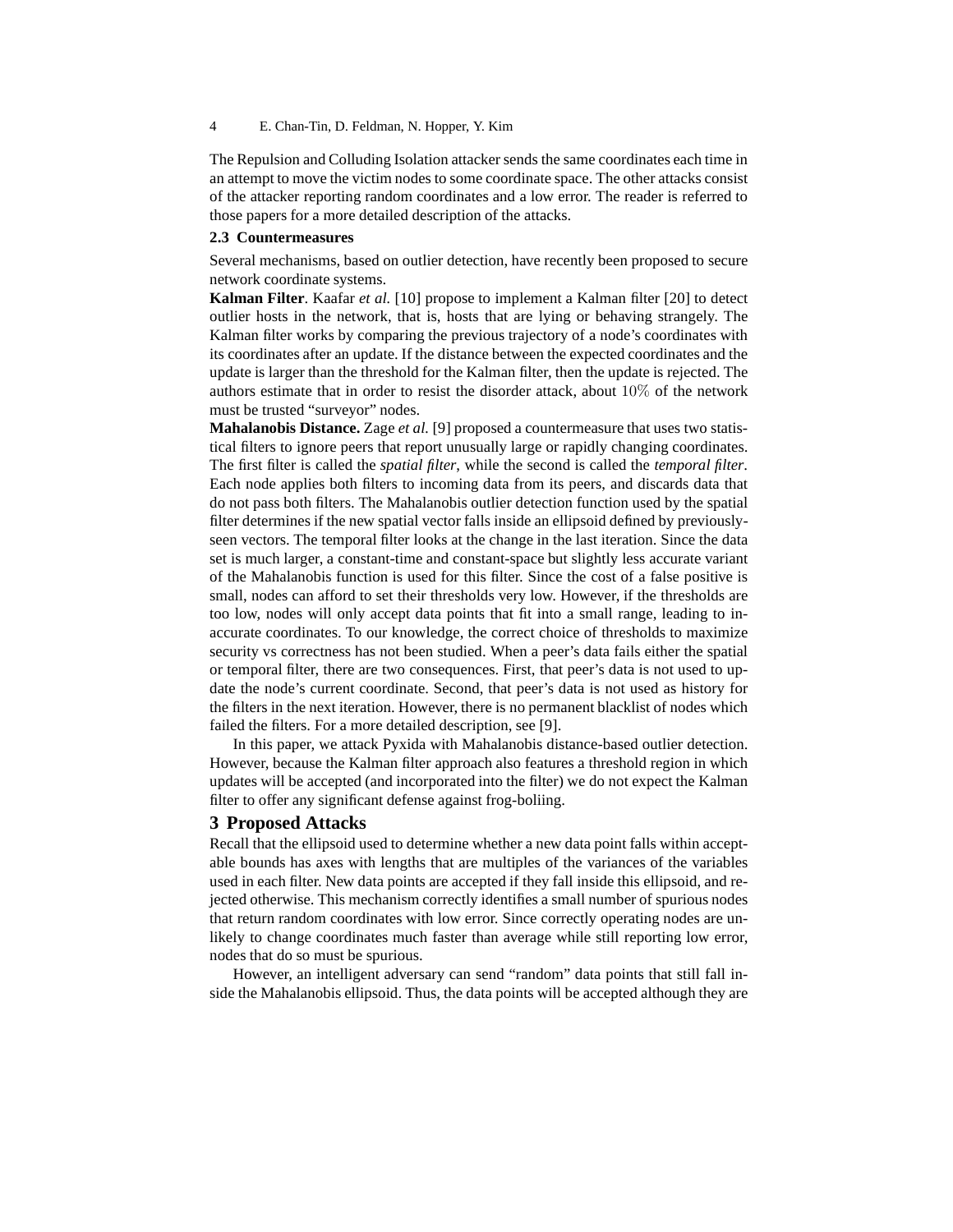"wrong". We call this approach the *Frog-Boiling attack*. If the adversary lies too much, its peers won't accept its updates. If it lies too little, the attack won't succeed in disrupting the network. The Frog-Boiling attack can be used to disrupt the whole network by continuously lying to all the nodes.

As a simple example, assume there are only two nodes  $A$  and  $B$  in the network and they have converged to stable coordinates. An attacker node  $C$  is introduced and obtains its coordinates from both  $A$  and  $B$ . However, each time  $C$  receives a request (say from A), it replies with  $Coord_C = Coord_C + \delta$ , where  $\delta$  is a small offset. For example, if its coordinates in 2-dimensions (Pyxida uses 4-dimensions with height) are (120, 100), the reported coordinate will be (120.5, 100.5). Since the coordinate reported is not outside of the Mahalanobis thresholds, A will accept the coordinate and update its own coordinate accordingly. Then whenever  $B$  queries  $A$ , the response will be a coordinate that is slightly higher than what the "real" coordinate should have been. Thus, B's coordinate changes slightly as well. This process continues with the attacker continuously lying in small increments about its own coordinate. This whole process might just shift the coordinates, but not affect the estimated distance between any two nodes. Thus a targeted attack can be performed and as we show in Section 5, our attack effectively renders the network coordinate ineffective.

The targeted frog-boiling attack works as follows. The attacker attempts to move some victim nodes (a fraction of the whole network) to some arbitrary network coordinates. The targeted location in this case is far from the rest of the network. Although those nodes can still communicate with the rest of the network, they will not be able to calculate a correct coordinate for themselves and will report a "false" coordinate and error to the rest of the network. The Mahalanobis distance will flag those nodes as outliers and will not accept their updates. This effectively isolates the victim nodes from the rest of the network.

One way of performing this attack is for the attacker to consistently report its coordinates to the victim nodes so that the latter end up to coordinate space  $A$ . Note that the attacker will not be able to pull the victim nodes all the way to  $A$ , but the victims will be closer to A than the rest of the network. This is because, although the rest of the network might not accept updates from the victim nodes, the latter will still accept updates from the rest of the network. Thus, the victims are pushed to A by the attacker but also pulled back to the rest of the network. The success of the attack is for the attacker nodes to exert a greater force on the victim nodes than the rest of the network.

In this paper we evaluate three variants of this attack against Zage and Nita-Rotaru's secure network coordinate system. All three attacks rely on the same concept of consistently and progressively lying:

- The **Basic-Targeted** attack is as described above.
- The **Network-Partition** attack is an extension of the previous attack,where the whole network is partitioned into two subnetworks or clusters.
- The **Closest-Node** attacker tries to become the closest node (in terms of coordinate space) to the victim nodes.Becoming the closest node might not be important by itself. However, if the network coordinate system is used with an application such as in Azureus, then the closest node could be used to initiate file transfer. If the attacker becomes the closest node to a victim node, it will then be the first node that the victim contacts for a file. This can have various implications such as preventing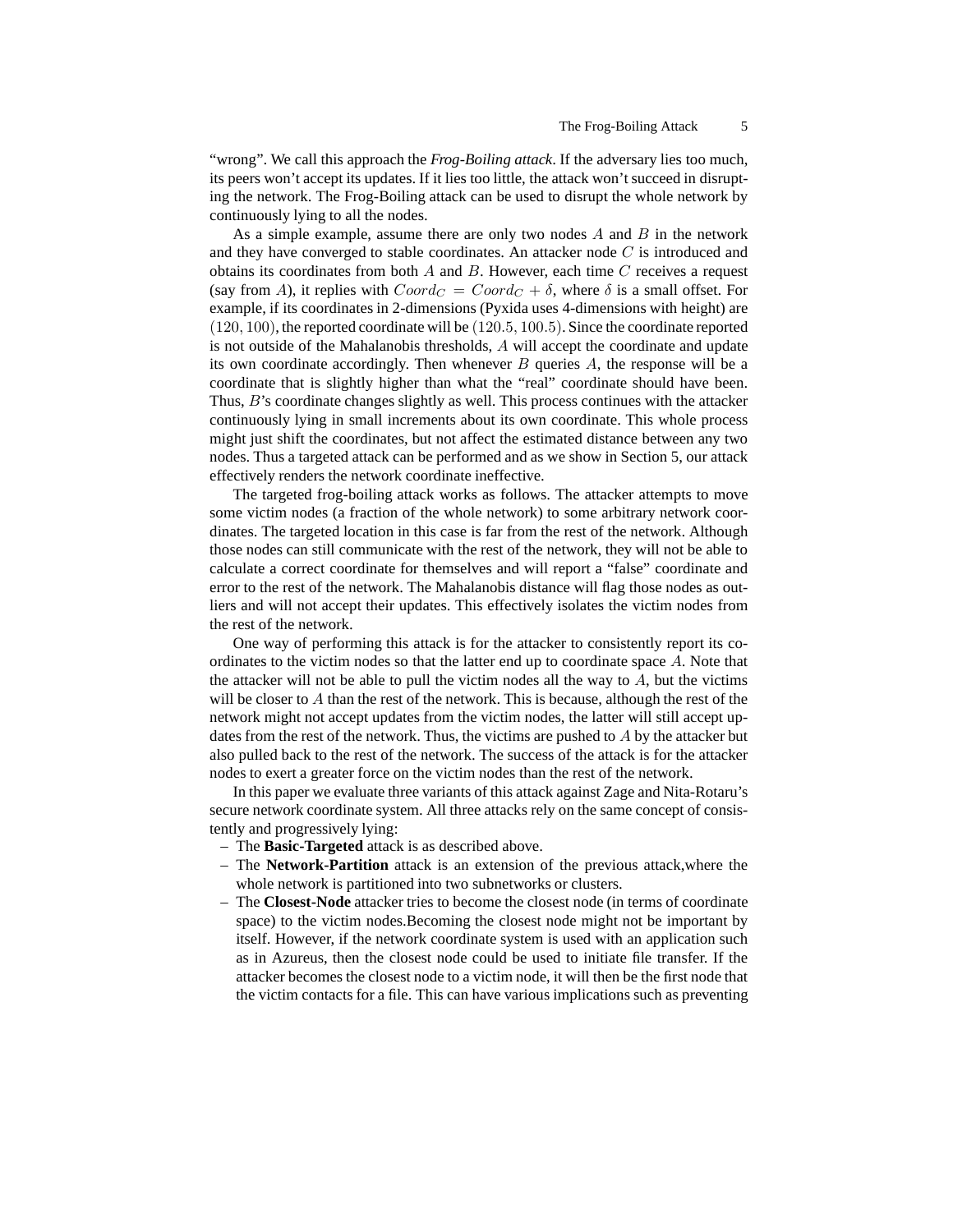any node in a file-sharing network from being able to download a file. This attack is performed in a similar way to the targeted attack. Instead of pulling the victim node to a certain coordinate space, the attacker pushes itself close to the victim node. One way of doing this is for the attacker (after learning the victim's coordinate) to report its network coordinates as being very close to that of the victim's.

# **4 Experimental Setup**

To evaluate the impact of our attacks on a secure network coordinate system, we deployed a standalone Pyxida service (see Section 2) on PlanetLab [15]. Since the original Pyxida code implements the basic Vivaldi coordinate system, the Mahalanobis distance outlier detection mechanism proposed in [9] was added to the Pyxida code using a third-party library [21].

We made some small modifications to Pyxida before deploying it. The neighbor list was modified to contain a maximum of 32 nodes (due to an estimated PlanetLab network size of 400). We used 50 nodes as the common "bootstrap" nodes, that is, all the Pyxida nodes contact those nodes when they first start. We wait until the network stabilizes before introducing any adversaries in the network.

The metric we used is the median relative error (henceforth just called error). It is calculated as  $\frac{|RTT_{estimated} - RTT_{actual}|}{RTT_{actual}}$ , where  $RTT_{actual}$  is the actual RTT between two nodes and  $RTT_{estimated}$  is the RTT obtained by taking the difference in the coordinates of the two nodes. The lower this number is, the more accurate the network coordinate system is (each node believes it has the right coordinate). This is the same metric used in various other papers [9, 17, 18].

We use both a spatial and temporal threshold of 5 for our experiments.The network starts to stabilize after only 2 hours, indicating a low convergence time. The median relative error was 0.1. The attackers join the network at time 2 hours. The experiments for determining the best thresholds, as well as the other metrics used (such as relative rank loss [22]), will be described in the full version of this paper. We note that most of the experiments were also performed using a simulated network to verify implementation correctness. The results of these simulations are consistent with experimental results and are thus omitted due to space constraints.

# **5 Attack Evaluations**

# **5.1 Previous Attacks**

To establish a baseline for comparison with the effectiveness of our attacks, we implemented the previously proposed "coordinate oscillation" attack [9] (in which attacker nodes report completely random coordinates with low relative error) and measure the performance of the attack against our Pyxida deployment (without the Mahalanobis distance filter). The progress over time of the median relative error with 11% attacker nodes is shown below. Time (mins) 100 250 500 750 1000

Relative Error 0.23 0.21 0.23 0.22 0.2

# **5.2 Basic-Targeted Attack**

The Basic-Targeted attacker targets a victim node and attempts to change the victim's coordinate in small steps. We attempt to change the coordinate of the victim nodes to be  $Loc_T = (2000, 2000, 2000, 2000)$  with height 2000. Initially, for each victim node (say coordinate C), the attacker node will report its coordinate to be  $C' = C + \delta$ . For

<sup>6</sup> E. Chan-Tin, D. Feldman, N. Hopper, Y. Kim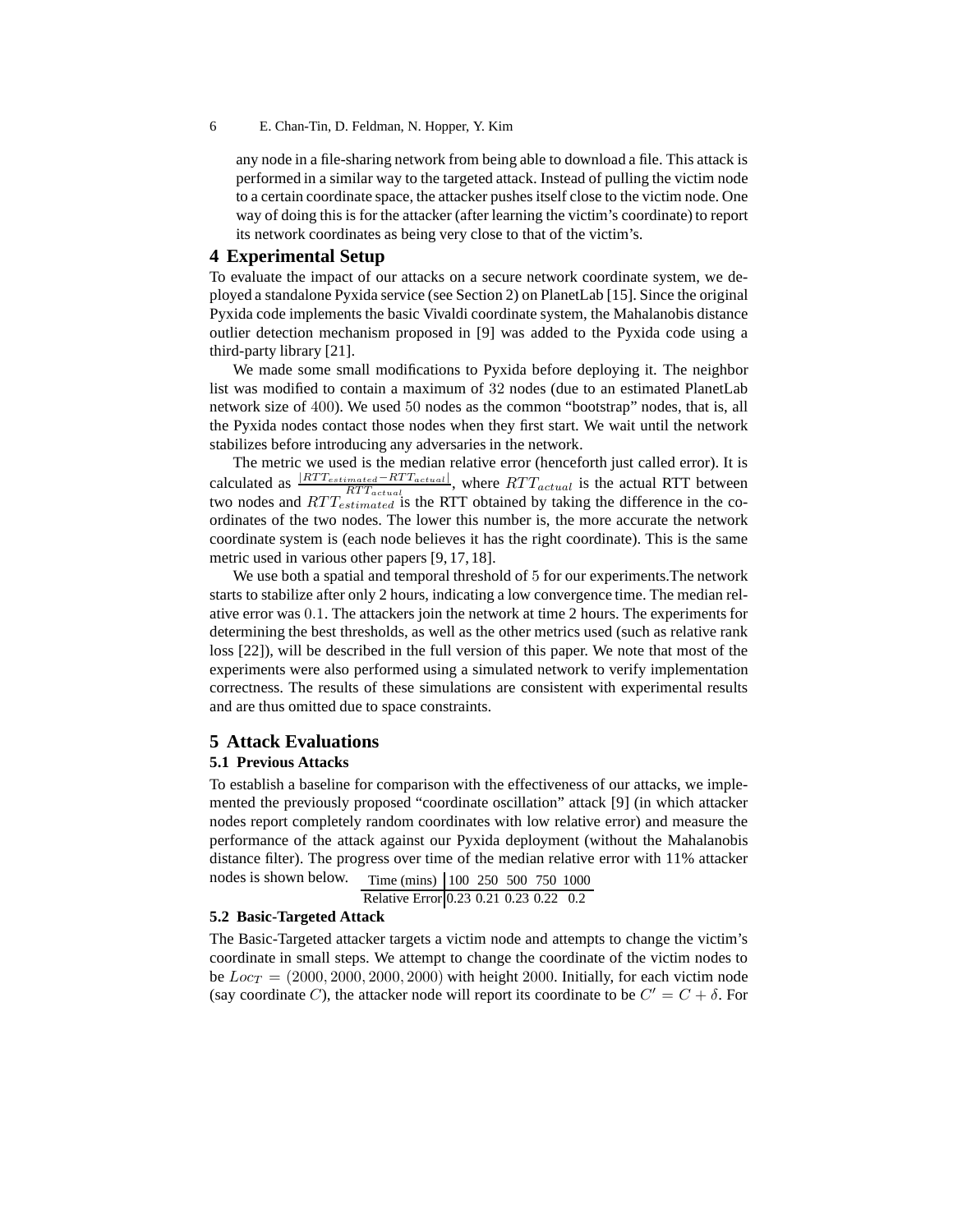each subsequent time that victim node contacts our attacker node, the latter reports its coordinate as  $C'' = C' + \delta$ , until  $C'' = Loc_T$ . Thus, the victim's coordinate is moved in small steps to the target coordinate.

Recall from Section 2 that a Pyxida node only updates its coordinate when it has sent a "ping" request. Thus, the victim nodes have to contact the attacker nodes for the attack to work. With  $10\%$  of attackers, the victim will contact one attacker node  $10\%$ of the time. Once an attacker node becomes a neighbor of the victim, it will stay in the neighbor's list for at least the next 32 iterations, which is long enough for another attacker to be contacted and added to the list. The probability of an attacker node being part of the neighbor list after 32 iterations is  $1 - 0.9^{32} = 96.5\%$ . Thus, there is a very high probability that a victim node will have at least one attacker node in its neighbor list. Recall that the neighbor list is used every 10 seconds in Pyxida to calculate the current force. Since the attacker is updating its coordinate to be closer to the target coordinate at each time step, the victim will thus go closer to the target coordinate progressively. The Mahalanobis distance does not work in this case because the attacker is within the thresholds (since  $\delta$  is small). The attacker only attacks the victim nodes and does not respond to other nodes in the network. Since there is no gossiping in Pyxida, this does not affect the attack.



**Fig. 1.** The average median relative error for (a) varying % of attackers at different timestamps, (b) the targeted nodes with 11% of attackers over time and with different values of  $\delta$ 

Figure 1(a) shows the error with varying percentage of attackers. (We note that 20% of attacker nodes may seem high, but many of the applications that implement network coordinate systems are vulnerable to Sybil attacks that make it trivial to control a large fraction of the nodes) The different lines show the error at different times (250 minutes, 500 minutes, and 1000 minutes). Adding more adversaries significantly increases the error (by more than  $100\%$  with only  $11\%$  of attackers). The error is increased from 0.12 with no attackers to 0.25 with  $11\%$  of attackers, an increase of 108%. After 1000 minutes (a little over 16 hours), it can be seen that the network coordinate is unusable even with only 5% of the network being malicious – the error is greater than 0.5.

The frog-boiling attack on the secure network coordinate system is as effective as a random attack on the original network coordinate system. At time 500 minutes, the error for the random attack is 0.23 while the error for the frog-boiling attack is 0.25 with 11% of attackers. This means that the Mahalanobis distance does not provide any extra protection to a network coordinate system. This reinforces our belief that an outlier detection system is not suitable to secure a network coordinate system.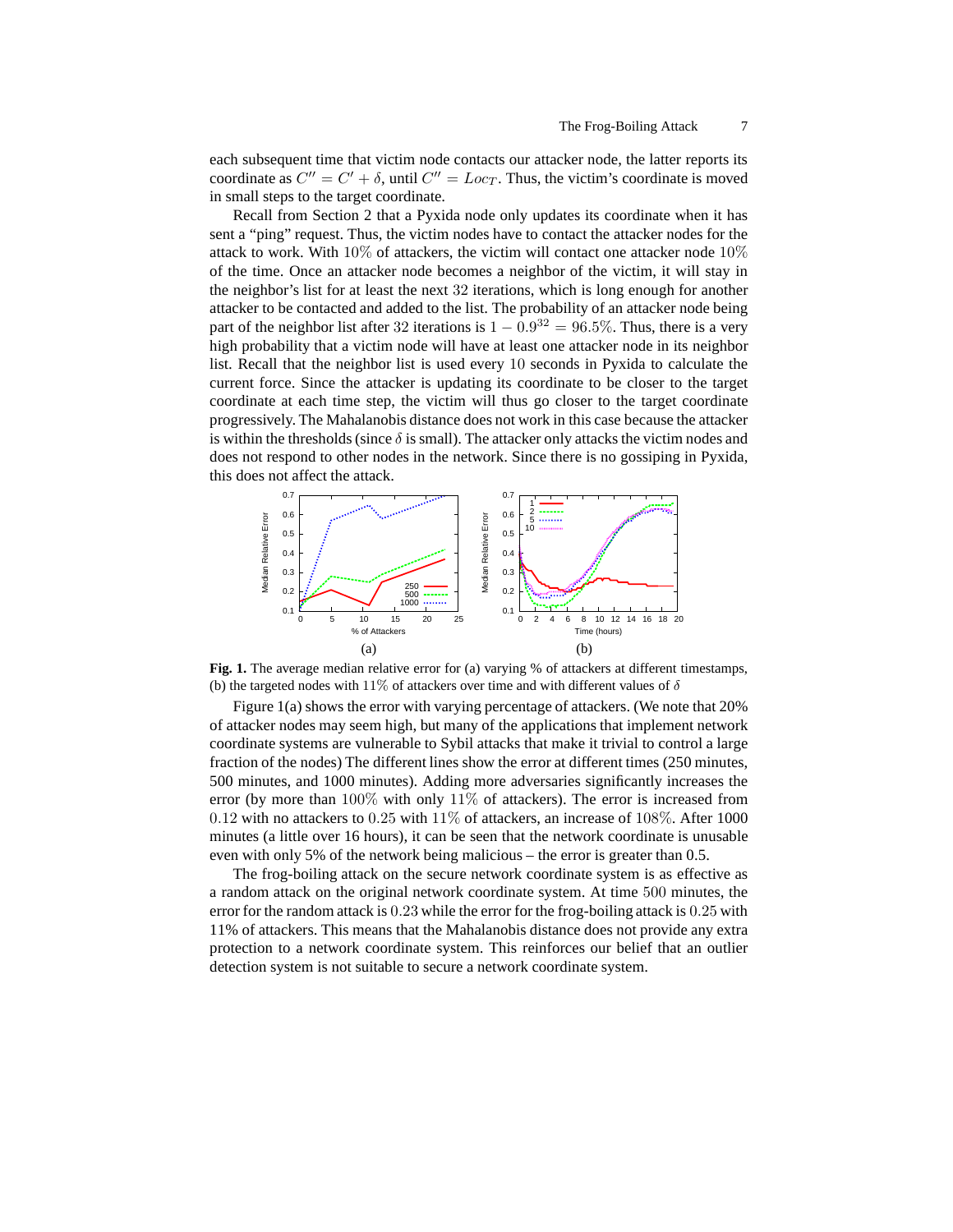# **5.3 Aggressive Frog-Boiling**

Our attack works by moving the victims in small steps to some coordinate. In the previous section, the step size  $\delta$  was 2ms. In this section, we varied the value of  $\delta$  to test the effect of a more aggressive attack, which will produce an impact on the network earlier – in other terms, we show how quickly our attack can have an impact on the network. Figure 1(b) shows the errorwith  $11\%$  of attackers in the network. The different lines show the different  $\delta$  values used – 1, 2, 5, and 10. With  $\delta$  equal to 1 and 2, the error stays the same until time 6 hours, so it take 4 hours for the attack to start having an effect. On the other hand, with  $\delta$  equal to 5 or 10, the relative error starts to increase at time 4 hours – after only 2 hours, the victim's network coordinates start to be disrupted. Thus, out attack is fast and efficient.



**Fig. 2.** (a) The coordinate distance to the centroid and (b) the intercluster / intracluster ratio for the Network-Partition attack

#### **5.4 Network-Partition Attack**

The Network-Partition attack is similar to the Basic-Targeted attack. Instead of just moving the victim nodes (*Network1*) to some far-away coordinate, the rest of the network (*Network2*) is also moved to some other location. This effectively partitions the network into two subnetworks. The targeted coordinate for Network1 was set to  $P_1 = (1000, 1000, 1000, 1000)$  with height 1000 and the targeted coordinate for Network2 was set to  $P_2 = (-1000, -1000, -1000, -1000)$  with height  $-1000$ .

In our experiment, 6% of the nodes were adversaries, 37% of the network was assigned to Network1 and  $57\%$  of the network was assigned to Network2. Figure 2(a) shows the distance to the origin of the network for Network1 and Network2. At the beginning, the two clusters are close together. At time 500 minutes, which is how long it takes for the attack to have an effect, the two networks start to diverge. Network1 is pushed toward  $P_1$  while Network2 is pushed toward  $P_2$ . Since the two clusters continue to exert some pull on each other, the intended coordinates are not reached, but the network is still effectively partitioned.

Figure 2(b) shows the ratio of the intercluster distance to the intracluster distance. The intercluster distance is the average of the distance from Network1 to the centroid of Network2 and the distance from Network2 to the centroid of Network1. The intracluster distance is the average of all the nodes in a cluster to the centroid of that cluster. The ratio shows how far apart the two clusters are moving from each other. The figure shows that over time, the two networks are getting pulled further apart from each other. The different lines show different fractions of attackers. This shows that our attack effectively partitions the whole network into two smaller networks far apart from each

<sup>8</sup> E. Chan-Tin, D. Feldman, N. Hopper, Y. Kim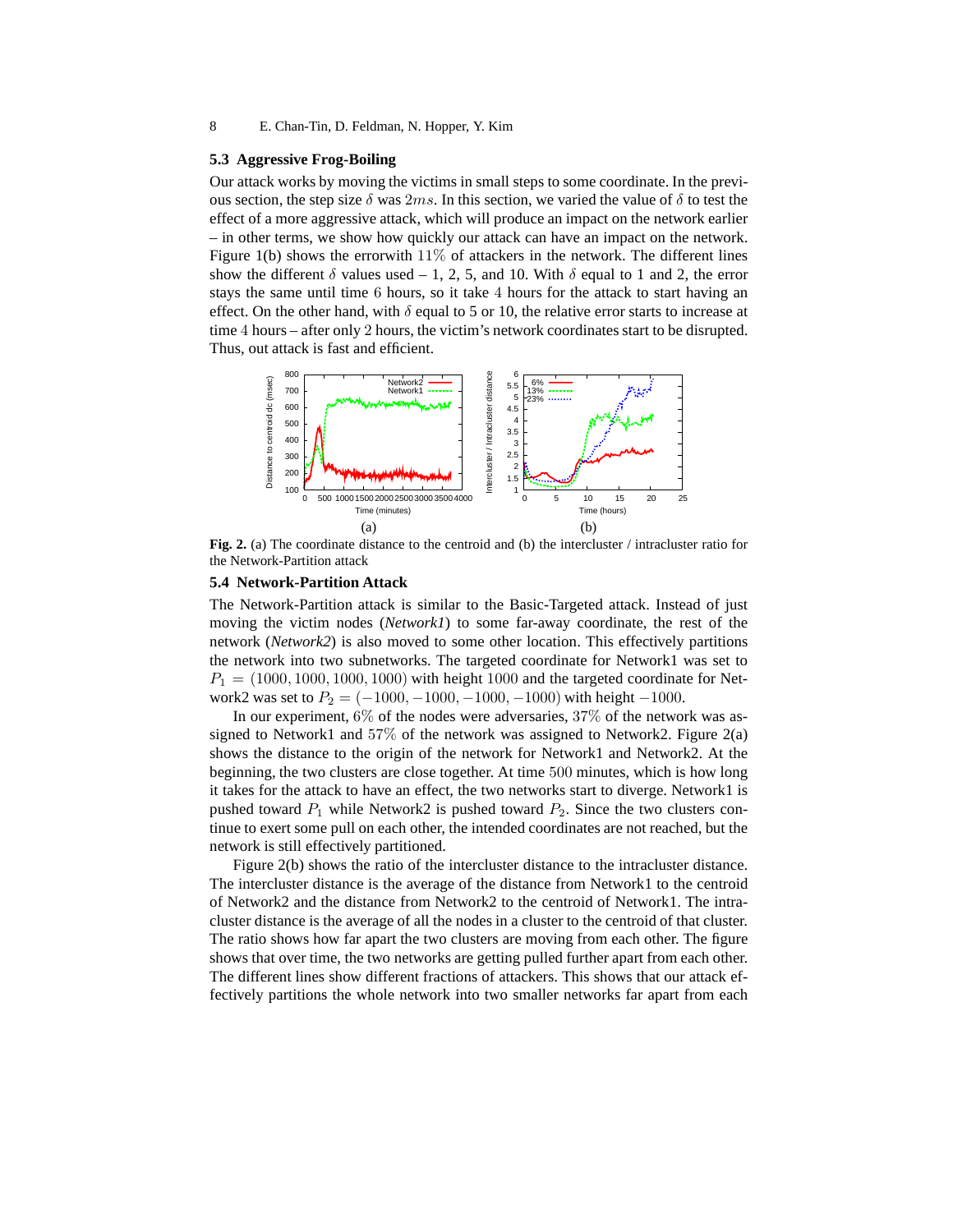other. We note that this attack could easily be extended to support partitioning into an arbitrary (constant) number of clusters with arbitrary membership ratios.

#### **5.5 Closest-Node Attack**

An adversary tries to become the closest node (in terms of coordinate space) to a victim in the Closest-Node attack. The attacker node queries the victim nodes constantly to obtain their coordinates. When a victim node queries the attacker node, it will reply back with that victim node's coordinate  $+\delta$ . The attacker node does not reply to other nodes in the network. We took a snapshot at 500 minutes and determine how many times one of the attacker nodes was reported as being the closest neighbor of a victim node (this reporting is done every 10 minutes). With only 11% of attackers, we find that an attacker is able to become the closest neighbor to a victim node 41% of the time.

#### **6 Conclusion**

A stable, decentralized network coordinate system could potentially provide a beneficial service for many Internet applications. However, existing systems provide no protection against malicious participants: even a single adversary can cause the entire coordinate system to fail. The apparent solution to such a dilemma is to add an anomaly detection mechanism to the coordinate system. Previous studies have shown that such a mechanism can prevent adversaries from disrupting the network. However, protection against more complicated adversaries is fraught with difficulty.

Consider a node in a network coordinate system that has some outlier detection mechanism. In order for the node to determine its coordinates, it must learn about the coordinates of its peers – it must accept some updates. The range of updates it accepts must be based on recent history, since network topologies and conditions vary widely. However, under these two assumptions an adversary can slowly expand the range of data accepted by the node by influencing the node's recent history. We call this attack the *Frog-Boiling* attack. In this paper we have introduced three variants of the frog-boiling attack and empirically demonstrated that the attack effectively disrupts the Vivaldi network coordinate system to a greater extent than previous attacks, and that the attack is completely unmitigated by Mahalanobis distance-based outlier detection. There is no reason to believe that Frog-Boiling would not be equally effective against Kalman filter-based outlier detection; we leave the evaluation of this claim for future work.

The task of securing a distributed network coordinate system against adversaries seems very challenging. The problem is that the current distributed network coordinate system mechanisms (secure or not) rely only on a node's local view of the network. Because of this, it is a challenge for a node to know whether a reported coordinate and RTT is correct or faked. Thus, a secure network coordinate system will need to provide some mechanism to verify a node's reported coordinates and/or RTTs. The success of the Frog-Boiling attack demonstrates that outlier detection is not a secure mechanism to provide this service. Recent work based on reputation or trust mechanisms [23, 24] may provide an alternative approach, but the difficulty of constructing secure reputation systems suggests that these schemes will also require careful evaluation.

**Acknowledgments.** We thank Jonathan Ledlie and Peter Pietzuch for their help with Pyxida, and Eugene Vasserman for pointing out the analogy to "boiling a frog." This work was supported by the NSF under grant CNS-0716025. No frogs were harmed in the writing of this paper.